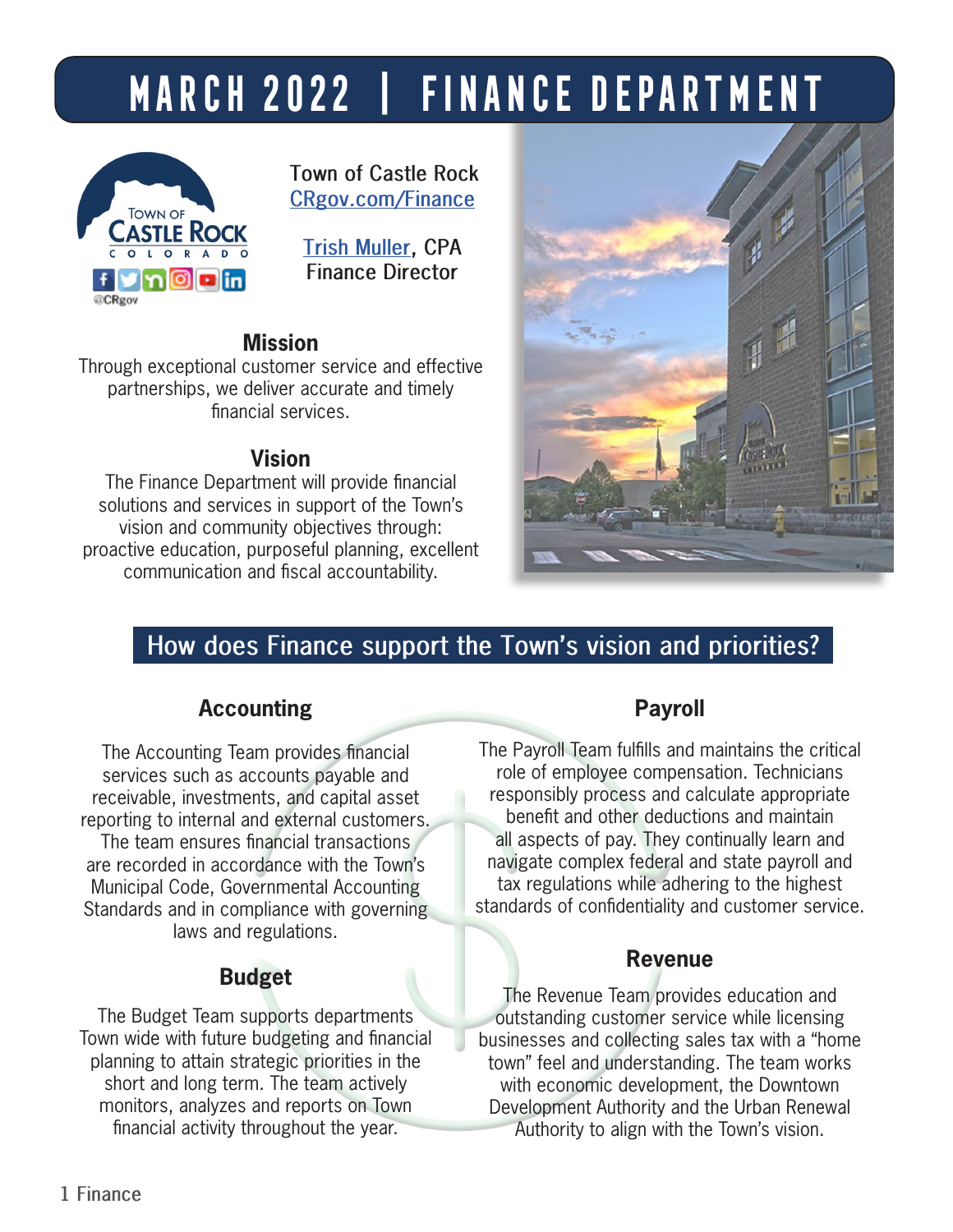# **TOWN COUNCIL Non-Profit**

# **April 19, 2022**

#### **Update/Presentation:**

2022 Capital Carryforward for ongoing Capital Projects

#### **Ordinance (First Reading):**

First Amendment to the 2022 Budget, Making Supplemental Appropriations for 2022 and Authorizing Changes for Year 2022

# **May 3, 2022**

#### **Ordinance (Second Reading):**

First Amendment to the 2022 Budget, Making Supplemental Appropriations for 2022 and Authorizing Changes for Year 2022

# **Council Community Grant Program**

**Congratulations** to the following non-profit organizations who applied for and were awarded funds for the 2022 1st Quarter Council Community Grant Program:

**Douglas County High School:** Funds granted for After Prom, a drug and alcohol free event which provides a fun and safe alternative to students during the hours after the Prom dance.

**Lady Trailblazer:** Funds granted for the Girls' Persist program which benefits the Town's youth by advancing evidence-based efforts through an equitable STEM leadership program specific for girls 12-17 years of age. The program is designed to put problems into practice while fostering an environment for girls to thrive.

For more information on the Town's grant programs please visit [CRgov.com/Grants](http://www.crgov.com/1667/Grants).



**\*Latest full month numbers available**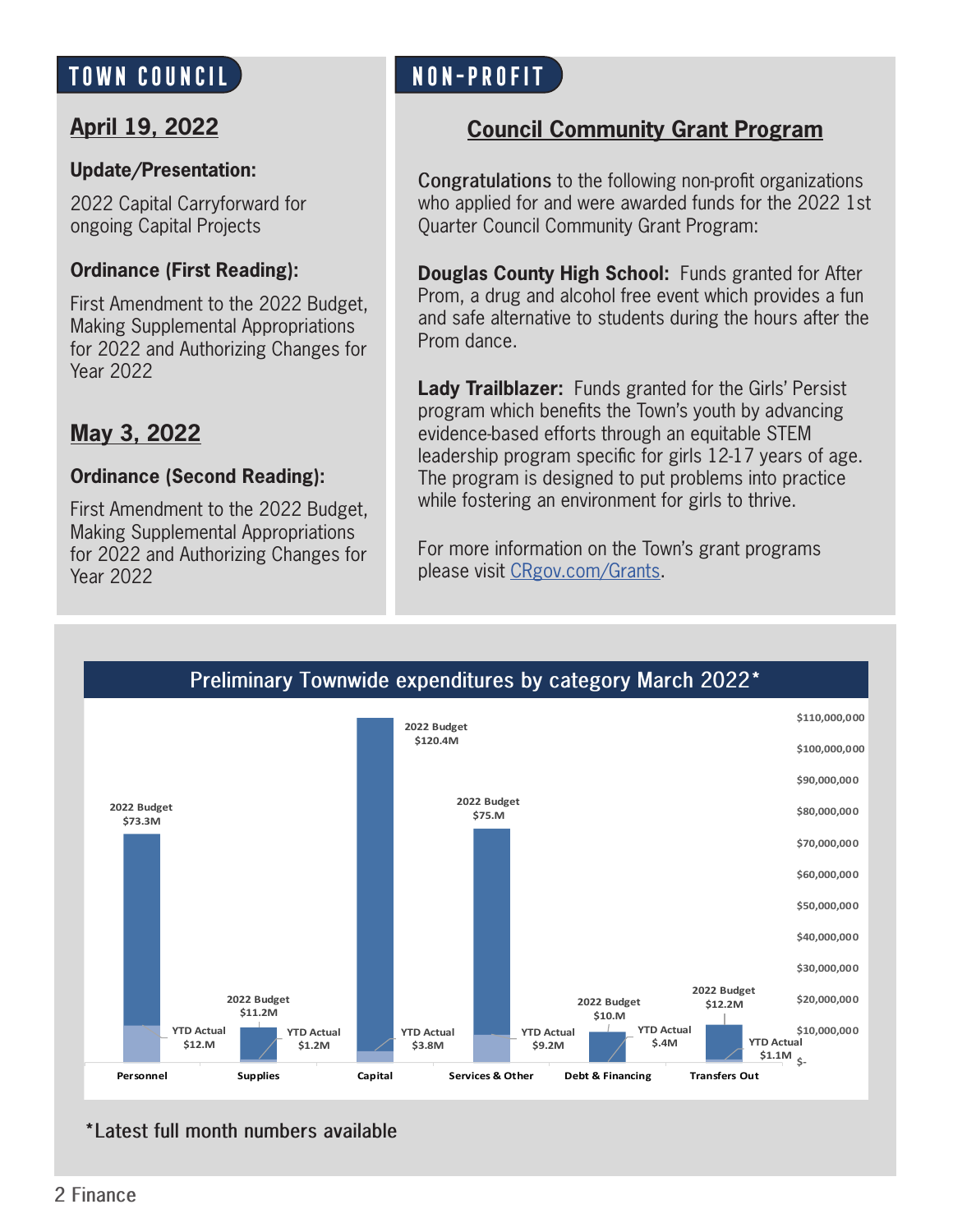# **PARTNERSHIP**

For more information on new Castle Rock businesses, please visit www.CRgov.com

### **Business licenses issued March 2022**



#### **66**

**Total businesses licensed in March**



**28**

**Businesses licensed in Castle Rock**



#### **21**

**Businesses licensed out-of-state**



#### **17**

**Businesses licensed in CO but outside of Castle Rock**

### **Business licenses issued per month, by area.**

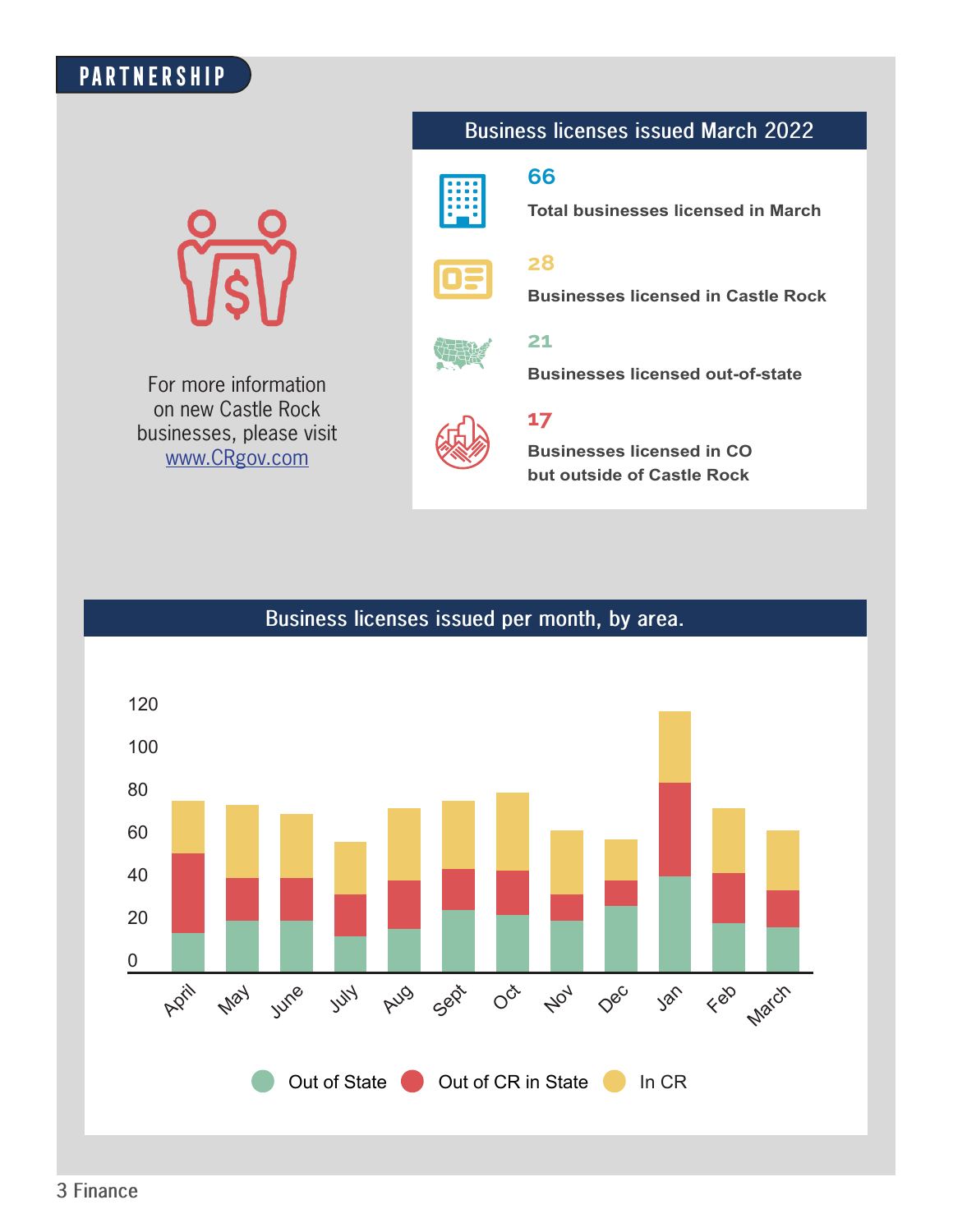# **Businesses licensed in Castle Rock, March 2022** - Check them out!

| <b>12 Plumbing LLC</b>                            | Plumbing                                        |  |
|---------------------------------------------------|-------------------------------------------------|--|
| <b>5280 Community Waste Solutions LLC</b>         | <b>Valet Trash Collection</b>                   |  |
| <b>A Sense of Balance LLC</b>                     | Massage Therapy in Customers Homes              |  |
| AE2S                                              | Use Tax Purchases                               |  |
| <b>AMP Up Education Services LLC</b>              | <b>Education Consulting</b>                     |  |
| <b>Bearded Man Coffee</b>                         | Coffee, Merchandise and Accessories.            |  |
| <b>Blend Design Bar, Inc.</b>                     | <b>Interior Design Finishes</b>                 |  |
| <b>Blush Out West</b>                             | Women's Clothing and Accessories and Home Decor |  |
| <b>Butler Trading Co</b>                          | <b>Tools and Electronics</b>                    |  |
| <b>Coffee Sarap</b>                               | Coffee Sold from a Cart                         |  |
| <b>Deborah Smith</b>                              | Airbnb                                          |  |
| <b>Destination Travel</b>                         | <b>Travel Agency</b>                            |  |
| <b>Impact by Insight LLC</b>                      | Data, Analytic, and Consulting Services         |  |
| <b>KJ's Cache</b>                                 | <b>Retail Items</b>                             |  |
| Kum and Go 2327                                   | Convenience Store with Fuel                     |  |
| <b>Los Garcia Tacos LLC</b>                       | Food Truck - Hispánico Based Food               |  |
| <b>Niagara Mohawk Solar LLC</b>                   | Residential and Commercial Solar                |  |
| <b>Norwegian Exchange LLC</b>                     | General Merchandise                             |  |
| Papa John's Pizza New Owners                      | <b>Food Products</b>                            |  |
| <b>Press Waffle Co</b>                            | Waffles, Milkshakes and Coffee                  |  |
| <b>Rebirth Auto LLC</b>                           | Repairing Cars to Donate or Sell                |  |
| <b>Renova Infusion &amp; Comprehensive Health</b> | Direct Primary Care, IV Hydration and Coaching  |  |
| <b>Smith Custom Motors LLC</b>                    | Vehicle Sales                                   |  |
| <b>StretchLab Castle Rock</b>                     | <b>Stretching Services</b>                      |  |
| <b>Tertiary Arms</b>                              | Internet Sales                                  |  |
| <b>Thriving Growth Nutrition</b>                  | <b>Remote Nutrition Consultations</b>           |  |
| <b>Wicked Collision Center New Owners</b>         | Auto Body and Paint                             |  |
| <b>Zia Mountain I</b>                             | Jewelry and Art                                 |  |